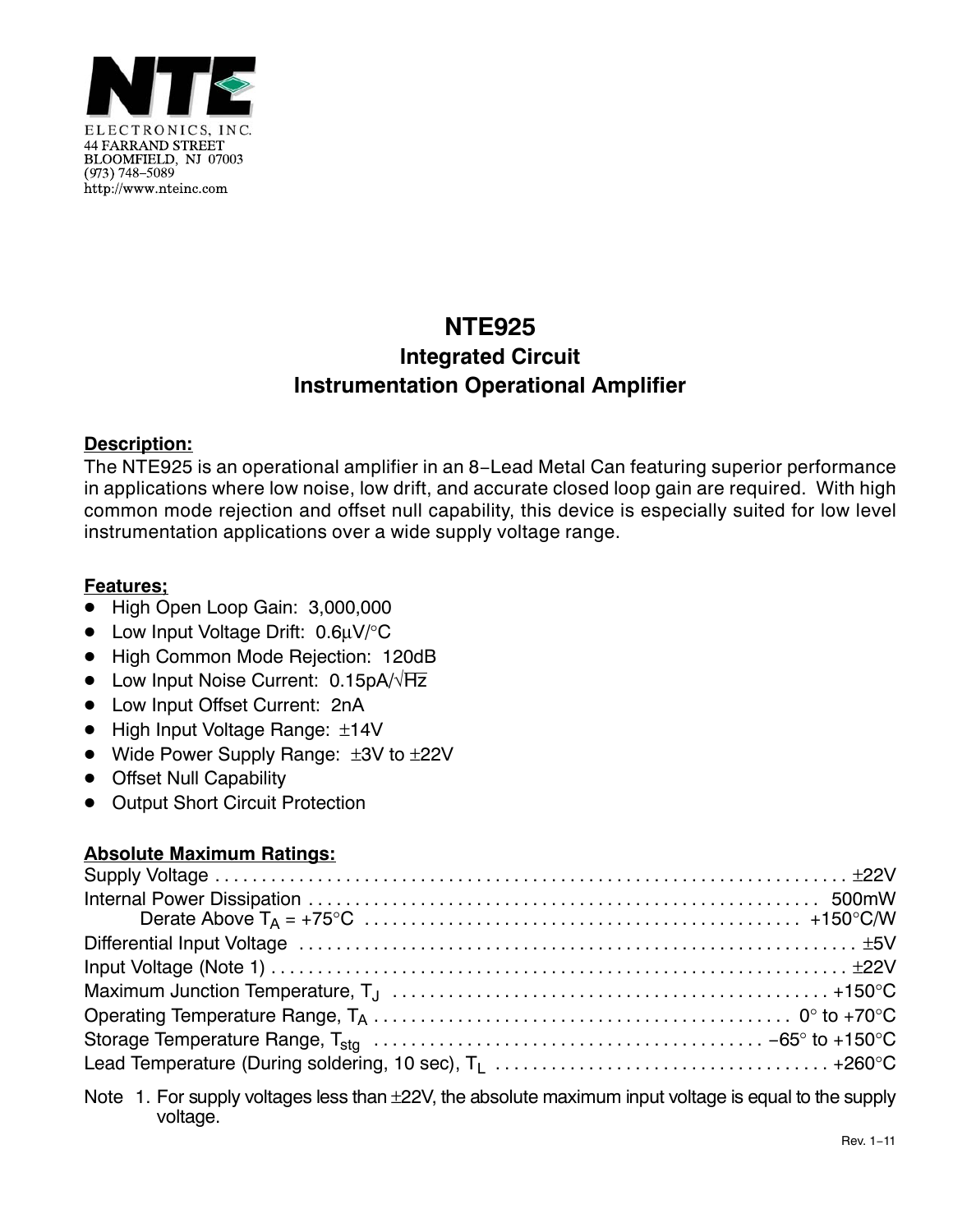|  |  | <b><u>Electrical Characteristics:</u></b> (V <sub>S</sub> = ±15V, T <sub>A</sub> = +25°C, Note 1 unless otherwise specified) |
|--|--|------------------------------------------------------------------------------------------------------------------------------|
|--|--|------------------------------------------------------------------------------------------------------------------------------|

| <b>Parameter</b>                   | <b>Test Conditions</b>            |                                             |                                  | Min                      | <b>Typ</b>               | <b>Max</b>               | <b>Unit</b>       |
|------------------------------------|-----------------------------------|---------------------------------------------|----------------------------------|--------------------------|--------------------------|--------------------------|-------------------|
| <b>Input Offset Voltage</b>        | $R_S \leq 10k\Omega$              |                                             |                                  | $\qquad \qquad -$        | 0.5                      | 2.5                      | mV                |
| <b>Without External Trim</b>       |                                   |                                             | $T_A = 0^\circ$ to +70 $\circ$ C | $\equiv$                 | $\overline{\phantom{0}}$ | 3.5                      | mV                |
| Average Input Offset Voltage Drift |                                   |                                             |                                  |                          |                          |                          |                   |
| Without External Trim              |                                   | $R_S = 50\Omega$ , $T_A = 0^\circ$ to +70°C |                                  | $\overline{\phantom{m}}$ | 2.0                      | $\overline{\phantom{m}}$ | $\mu V$ /°C       |
| <b>With External Trim</b>          |                                   |                                             |                                  | $\overline{\phantom{0}}$ | 0.6                      | $\equiv$                 | $\mu$ V/°C        |
| Input Offset Current               |                                   |                                             | 2.0                              | 35                       | nA                       |                          |                   |
|                                    | $T_A = +70^{\circ}$ C             |                                             |                                  | $\overline{\phantom{0}}$ | 1.2                      | 35                       | nA                |
|                                    | $T_A = 0$ °C                      |                                             | 4.0                              | 50                       | nA                       |                          |                   |
| Average Input Offset Current Drift | $T_A = 0^\circ$ to +70 $^\circ$ C |                                             | $\overline{\phantom{a}}$         | 10                       | $\overline{\phantom{0}}$ | pA/°C                    |                   |
| Input Bias Current                 |                                   |                                             |                                  | $\overline{\phantom{0}}$ | 42                       | 125                      | nA                |
|                                    | $T_A = +70^{\circ}$ C             |                                             |                                  |                          | $\overline{\phantom{0}}$ | 125                      | nA                |
|                                    | $T_A = 0$ °C                      |                                             |                                  | $\overline{\phantom{0}}$ | $\overline{\phantom{0}}$ | 250                      | nA                |
| Input Noise Voltage                | $fo = 10Hz$                       |                                             |                                  | $\overline{\phantom{0}}$ | 15                       | $\overline{\phantom{0}}$ | $nV/\sqrt{Hz}$    |
|                                    | $f_0 = 100$ Hz                    |                                             |                                  |                          | 9                        | $\overline{\phantom{0}}$ | $nV/\sqrt{Hz}$    |
|                                    | $f_0 = 1$ kHz                     |                                             |                                  | $\overline{\phantom{0}}$ | 8                        | $\overline{\phantom{m}}$ | $nV/\sqrt{Hz}$    |
| Input Noise Current                | $fo = 10$ Hz                      |                                             |                                  | $-$                      | 1.0                      | $\equiv$                 | $pA/\sqrt{Hz}$    |
|                                    | $fo = 100$ Hz                     |                                             |                                  |                          | 0.3                      | $\overline{\phantom{0}}$ | $pA/\sqrt{Hz}$    |
|                                    |                                   |                                             | 0.15                             | $\overline{\phantom{m}}$ | $pA/\sqrt{Hz}$           |                          |                   |
| Input Resistance                   |                                   |                                             |                                  |                          | 15                       | $\equiv$                 | $M\Omega$         |
| Input Voltage Range                |                                   |                                             |                                  | ±13.5                    | ±14.0                    | $\equiv$                 | $\overline{\vee}$ |
| Large Signal Voltage Gain          | $R_L \geq 2k\Omega$               | $V_{OUT} = \pm 10V$                         |                                  | 250                      | 3000                     | $\qquad \qquad -$        | V/mV              |
|                                    |                                   | $T_A = +70$ °C                              |                                  | 125000                   | $\overline{\phantom{0}}$ | $\overline{\phantom{0}}$ | $\overline{V}N$   |
|                                    |                                   | $T_A = 0$ °C                                |                                  | 125000                   | $\overline{\phantom{0}}$ | $\overline{\phantom{0}}$ | V/V               |
| Common Mode Rejection Ratio        | $R_S \leq 10k\Omega$              |                                             |                                  | 94                       | 120                      | $\overline{\phantom{0}}$ | dB                |
|                                    |                                   | $T_A = 0^\circ$ to +70 $\circ$ C            |                                  |                          | 115                      |                          | $\overline{dB}$   |
| Power Supply Rejection Ratio       | $R_S \leq 10k\Omega$              |                                             |                                  | $\overline{\phantom{0}}$ | 2.0                      | 35                       | $\mu$ V/V         |
|                                    |                                   | $T_A = 0^\circ$ to +70 $\circ$ C            |                                  | $\overline{\phantom{0}}$ | 20                       | $\qquad \qquad -$        | $\mu V/V$         |
| <b>Output Voltage Swing</b>        | $R_L \geq 10k\Omega$              |                                             |                                  | ±12.0                    | ±13.5                    |                          | $\overline{\vee}$ |
|                                    | $R_L \geq 2k\Omega$               |                                             |                                  | ±10.0                    | ±13.5                    | $\qquad \qquad -$        | $\overline{\vee}$ |
|                                    |                                   | $T_A = 0^\circ$ to +70 $\circ$ C            |                                  | ±10.0                    | $\overline{\phantom{0}}$ | $\overline{\phantom{0}}$ | $\overline{\vee}$ |
| <b>Power Consumption</b>           |                                   |                                             |                                  |                          | 80                       | 150                      | mW                |

Note 1. For supply voltages less than ±22V, the absolute maximum input voltage is equal to the supply voltage.